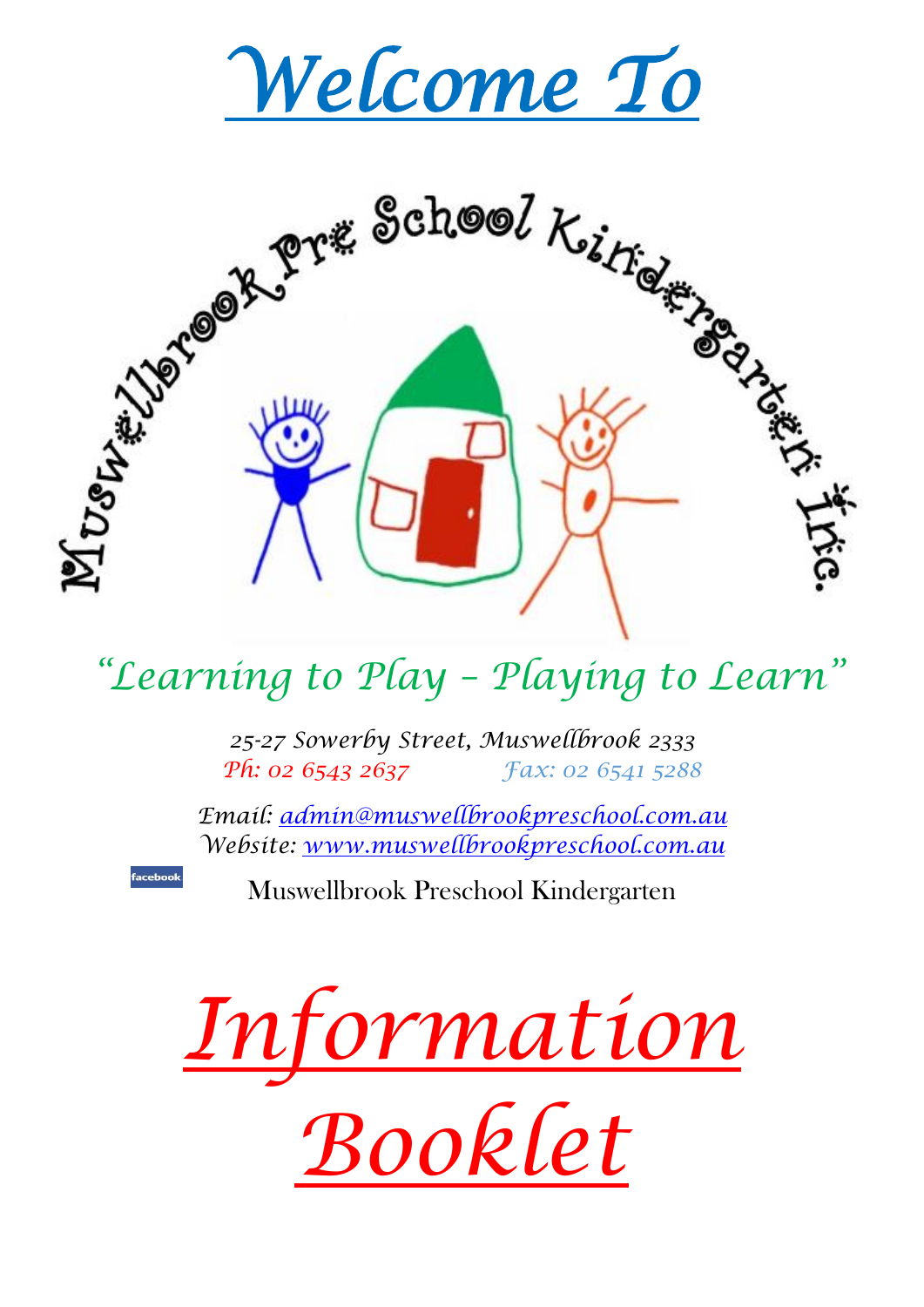

Welcome to Muswellbrook Preschool Kindergarten Incorporated. We hope that your association with the Preschool will be a happy and rewarding experience for both you and your child.

We trust the information presented in this booklet will be of assistance to you as your child prepares for Preschool, please keep this booklet for future reference. If you have any queries, please feel free to speak with any staff member.

Muswellbrook Preschool's enrolments are based on the following structure:

**ONE DAY GROUP (9AM-3PM)** – This option is only available to 2 and 3-year-old non-equity children

**TWO DAY GROUP (8.15AM – 3.45PM)** – This option is available to all children aged 3-5 years.

**THREE DAY GROUP (8.30AM – 3.30PM) –** This option is available ONLY to children in their year prior to school.

*Preschool Opening Hours 8.30am to 4pm*

Office Hours: Monday to Friday - 8.30am until 4pm.





Muswellbrook Preschool Kindergarten is incorporated under the Associations Incorporation Act and is a non-profit organisation.

The Preschool holds both a provider and service approval issued by the Department of Education and Communities. Our management committee are responsible for these approvals. The Early Childhood Education and Care Directorate can be contacted on 1800 619113.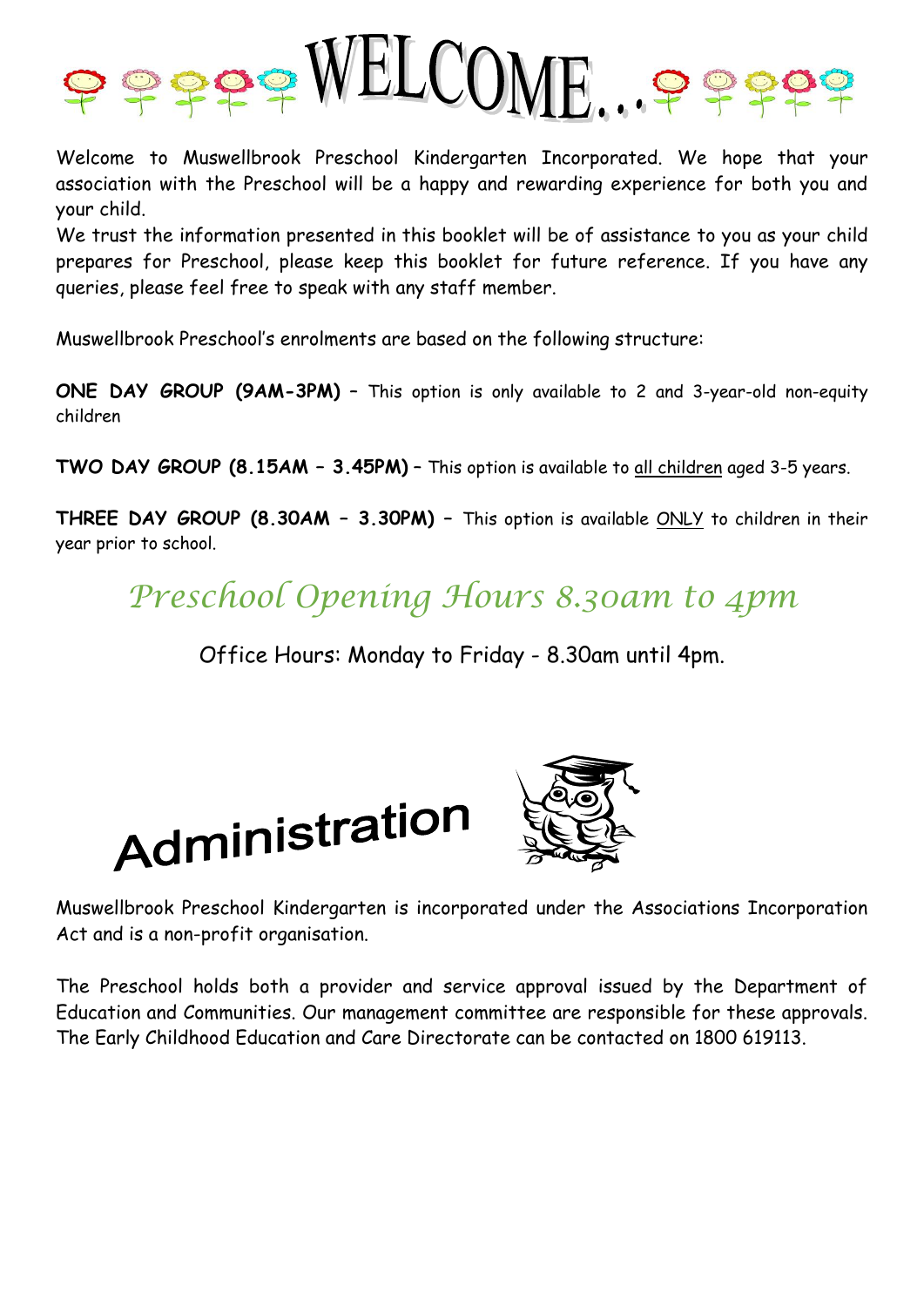



The Preschool is managed by a Management Committee comprised of parents and interested members of the community who work in a voluntary capacity. All committee positions are elected at our Annual General meeting. To be eligible to be elected, a person must have paid their membership fee to become a member of Muswellbrook Preschool which is payable on enrolment of your child at the Preschool.

# Enrolment



The Enrolment process is as follows:

- Complete a registration form.
- When a position becomes available and you accept the position, you will be asked to complete the enrolment pack.
- Enrolment forms including immunisation must be received prior to commencement.

Due to Government Funding for all NSW Preschools priority for enrolment is given to…

- Children who turn 4 on or before  $31<sup>st</sup>$  July in their year prior to school.
- Any child (3-5 years) from a family that identifies as Aboriginal &/or Torres Strait Islander
- Any child (3-5 years) that has a NDIS Number
- Any child (3-5years) from a family holding a current low-income health care card
- Any child identified as being at risk of significant harm
- All other positions are offered when and if available.



Immunisation is compulsory. Parents are required to provide a copy of their child's Immunisation History Statement showing a child is up to date. An Immunisation History Form showing a recognised catch-up schedule or an Immunisation Medical Exemption Form will also be accepted.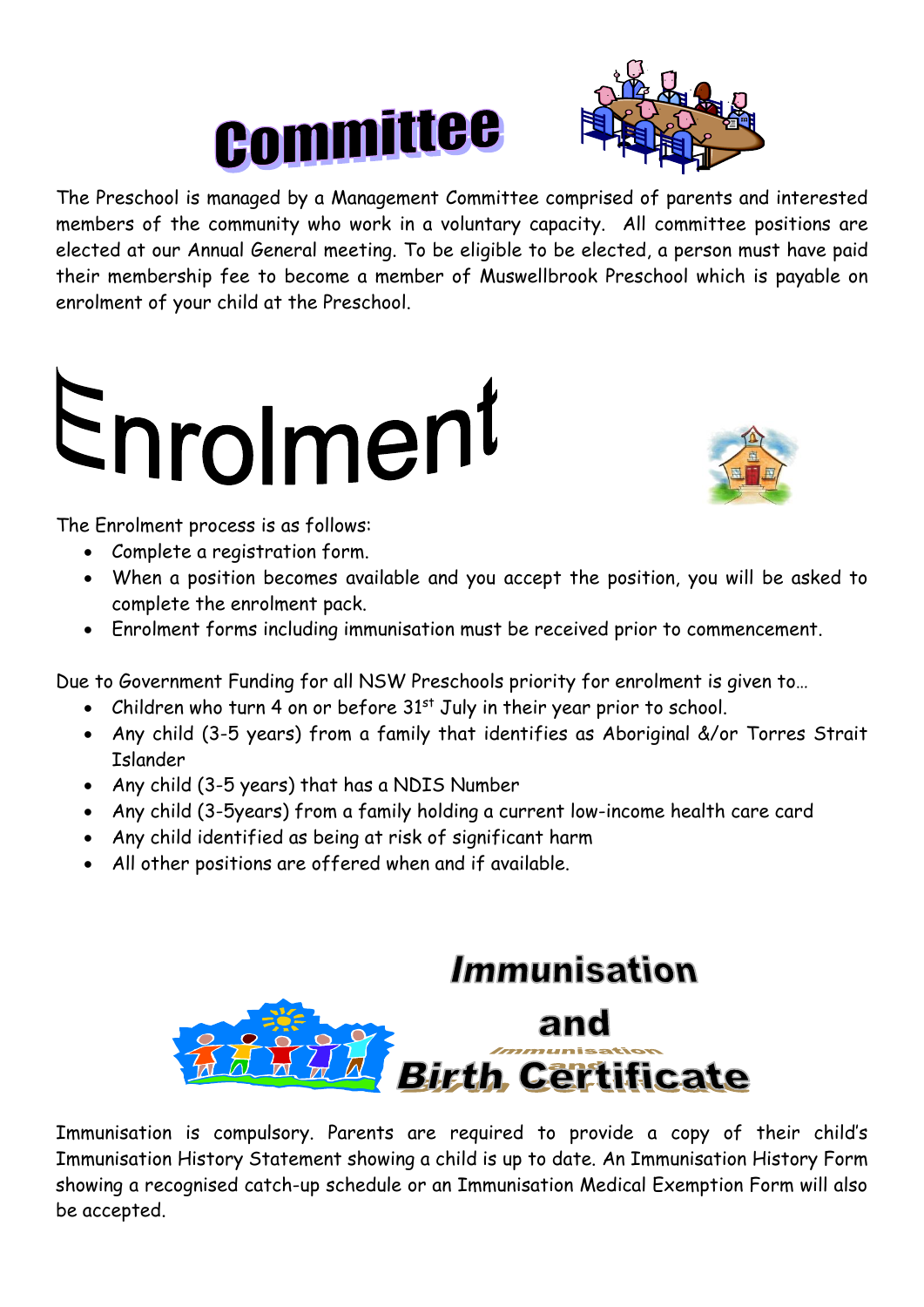In the event of an outbreak of a vaccine preventable disease, unimmunised children will be required to remain at home for the duration of the outbreak. In such an event, Preschool fees are still required to be paid if the child's placement is to be held.

We appreciate a copy of your child's Birth Certificate and encourage all families to acquire one if you don't currently have one.

**FEES 2022**



Funding for Muswellbrook Preschool is provided by the New South Wales Department of Education and Communities and income from children's fees. Accounts are issued and parents can nominate to pay weekly or fortnightly. Accounts must always remain in advance.

Fees for 2022:

**ONE DAY GROUP** \$40.00

**TWO DAY GROUP** - FREE

**THREE DAY GROUP** 

- FREE

**Fee Review:** Fees are subject to annual review or throughout the year if required.

#### **Membership/Enrolment fee:**

Our current Enrolment fee is \$80 per family per year which includes our Membership fee of \$5 per family.

#### **Maintenance fee:**

A voluntary \$10 maintenance fee will be invoiced at the beginning of each term to each family.

**Bond:** All new families are required to pay 2 weeks as a holding bond which is credited to their account when leaving preschool.

#### **Holidays/Absences:**

Fees are not payable for Public Holidays or school holidays; however, fees are payable for any other absences including illness and family holidays even if notice is given.

#### **Withdrawal:**

Two weeks' notice in writing must be given when withdrawing your child.

#### **Overdue fees:**

If your account falls two or more weeks into arrears, your child's name will be removed from the classroom roll and you will not be able to sign them in to preschool until the account is paid up to date. Overdue fees may result in your child's placement being terminated. If you are encountering difficulties paying fees, personal hardship arrangements can be made with the Director.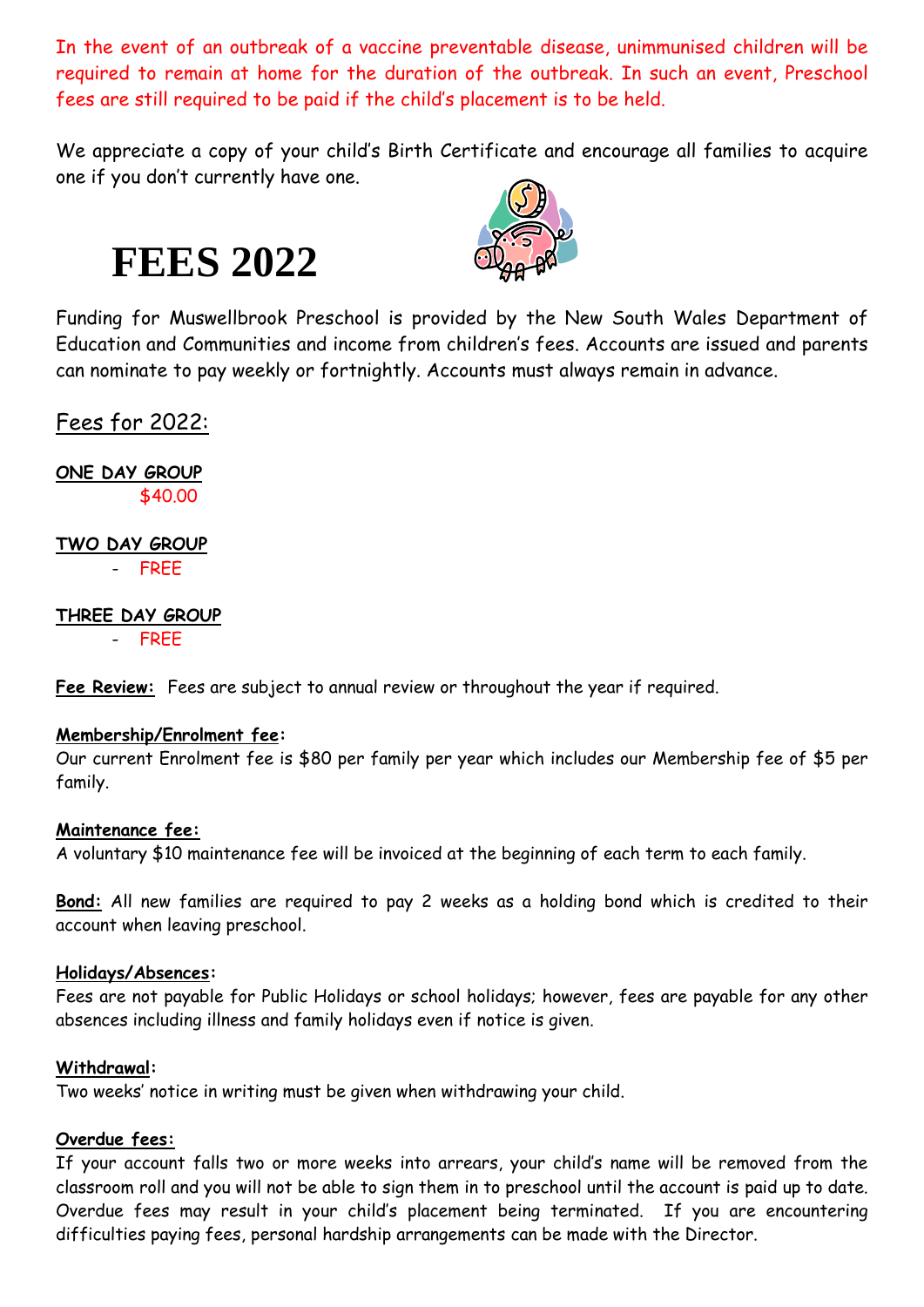**Late Collection Fees:** Late collection of a child will result in a "Late Collection Fee" charged to the families account based on the following rate: Not collected at 3pm or 4pm each day, you will be charged \$5 for the first 5 minutes after 3pm or 4pm then \$1 per minute after that, this cost will automatically be added to existing fees.



#### *Arrival and collection of children*

Parents are asked to bring their child to the class teacher at the gate at the start of the day and to collect them from the teacher at the gate at the end of the day. Staff will record your child's arrival and departure times in the classroom sign on book. Under no circumstance is a child to be left at the gate unattended. Please note that children can only be collected by a parent or person nominated on your enrolment form unless we have permission detailing other arrangements. If a staff member is not familiar with the person collecting your child, they will ask for photo identification. This is to ensure the safety of your child.

#### *Toys*

We ask that all toys are left at home as we provide ample resources for the children to use and we can not take responsibility for lost or damaged toys.

#### *Parking*

Parking is available in Hill St and Sowerby St Carparks or close by streets. Please note there is to be NO Parking in Hill view Avenue. Please only use the disabled parking if there is a genuine need to and a valid permit displayed.

#### *Smoke free zone*

The Pre-School building, grounds and car parks are smoke free zones.



The Pre-School has comprehensive insurance to cover Public Liability which covers parents and volunteers working on the Pre-School premise in an unpaid capacity. Children are covered for personal accident.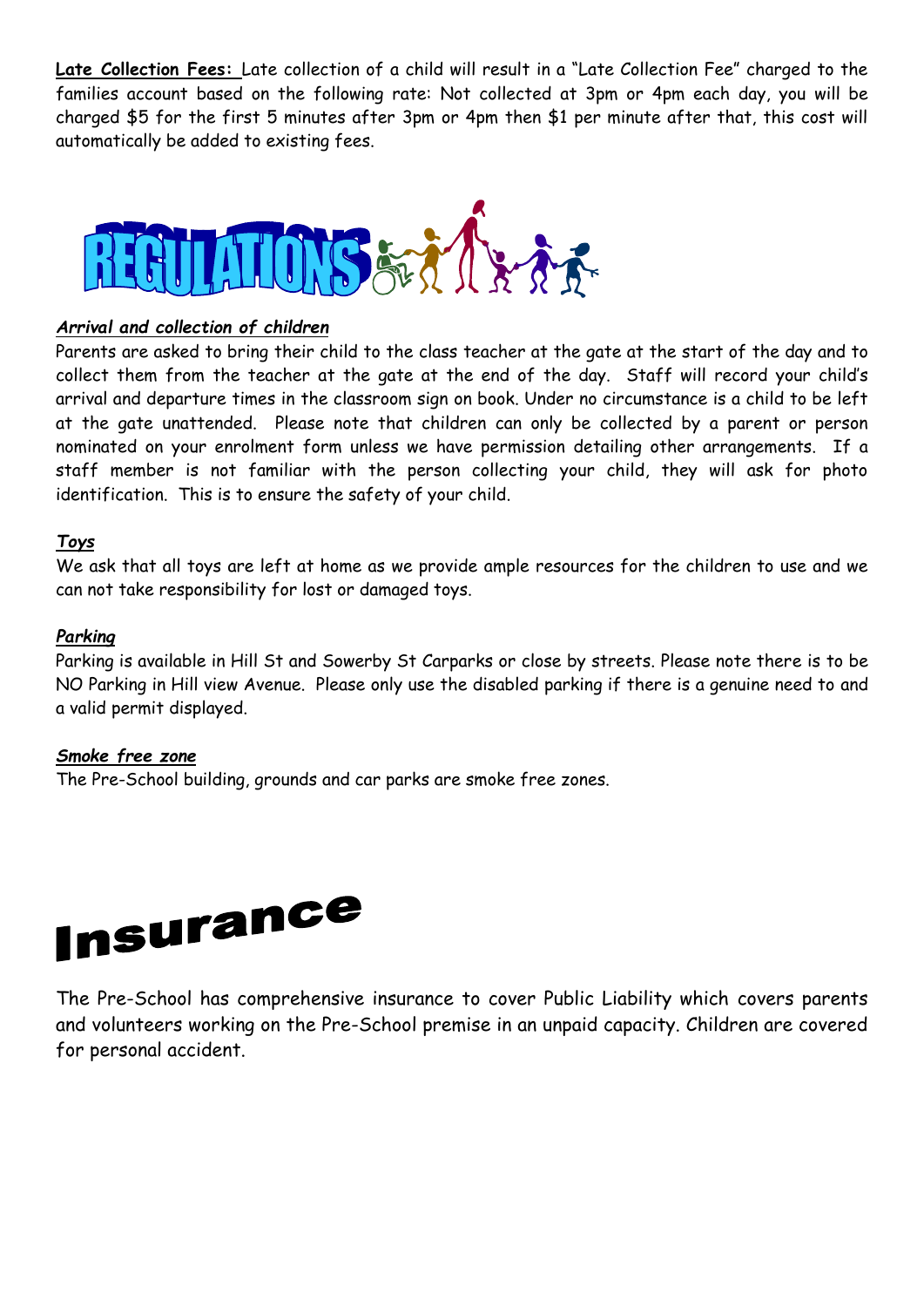



- A large backpack to fit all your child's belongings and artwork.
- A lunch box which has a nutritious morning tea and lunch eg sandwich, small salad, dried fruit and cheese. *PLEASE PACK AN ICE BRICK IN YOUR LUNCH BOX* as they are not placed in the fridge.

#### **Please NO NUT products due to severe allergies and anaphylaxis**

- A screw/pop top bottle with WATER ONLY.
- The Pre-School hat (issued to each child on enrolment) year round
- Clothes to play in that are comfortable, can get paint on and encourage independent toileting.
- Shoes that encourage the child to become independent.
- No thongs or flip flops as they make climbing and running dangerous
- A complete change of clothes right down to socks.

#### **Make sure all your child's items have been clearly labelled with their name as many lunch boxes, shoes and clothing items are identical.**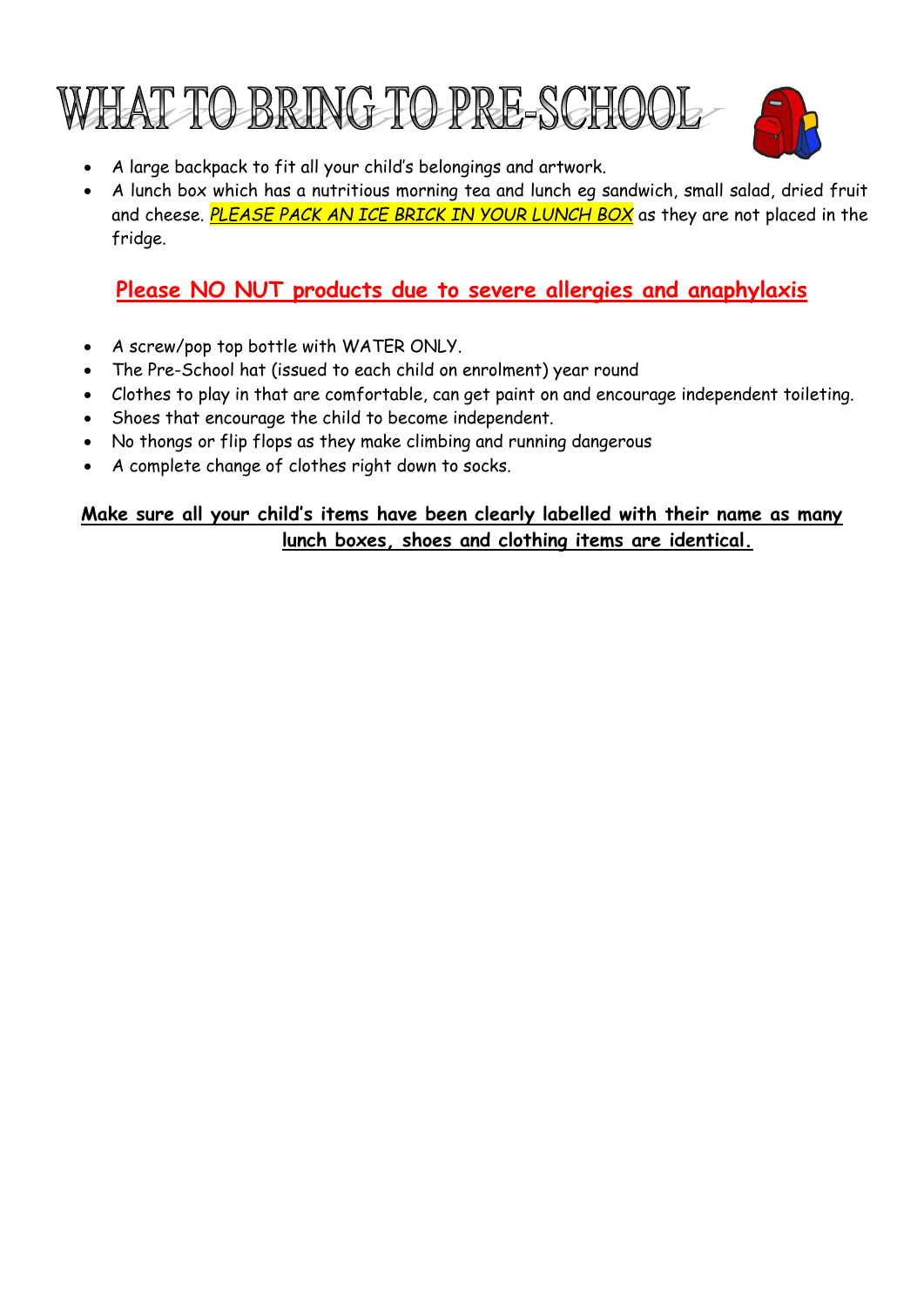# Muswellbrook Preschool – Lunch Box Guidelines

Please follow the below guidelines when packing your child's lunch box.

Green Zone: Excellent lunch box items, pack freely.

Orange Zone: Please limit. No more than 2 of these items per day (excess items will be sent home).

Red Zone: Not to be included in the lunch box. Please do not pack these items, they will be sent home.

#### **Excellent Lunch box Items Include:**

Fruit, Veggie Sticks, Hummus Dip, Yogurt, Cheese and Biscuits, Sandwiches, Wraps, Salad, Plain Popcorn, Pikelets, Scones, Rice Cakes, Pretzels, Fruit Loaf, Meatballs, Shredded Chicken, Chicken Leg, Boiled Egg, Vegetable Muffins, Zucchini Slice, Pasta Salad, Plain Pasta, Coleslaw, Pinwheels, Canned Fruit (in plastic container).

**Limited Lunch box Items – No more than 2 per day:** 

Baked Cakes, Slices, Sweet Biscuits, Savoury Biscuits (shapes etc), Muesli Bars, Fruit Bars, Yogurt Balls, Frankfurt's (2 cocktail), Le Snack, LCM Bars, Tiny Teddies, Chips, Jumpy's, JJ's, Grain Waves, Muffin Bars, Jelly, Custard, Chocolate Custard/Yogo, Items that are individually packaged.

#### **Do Not Include:**

Lollies and anything that looks like a lolly (eg. IXL fruit drops), Chocolates, FruitSsticks, Roll Ups, Foods High in Sugar, Fat and Salt (please see the food guide on the back of this note). Please DO NOT PACK FOODS CONTAINING NUTS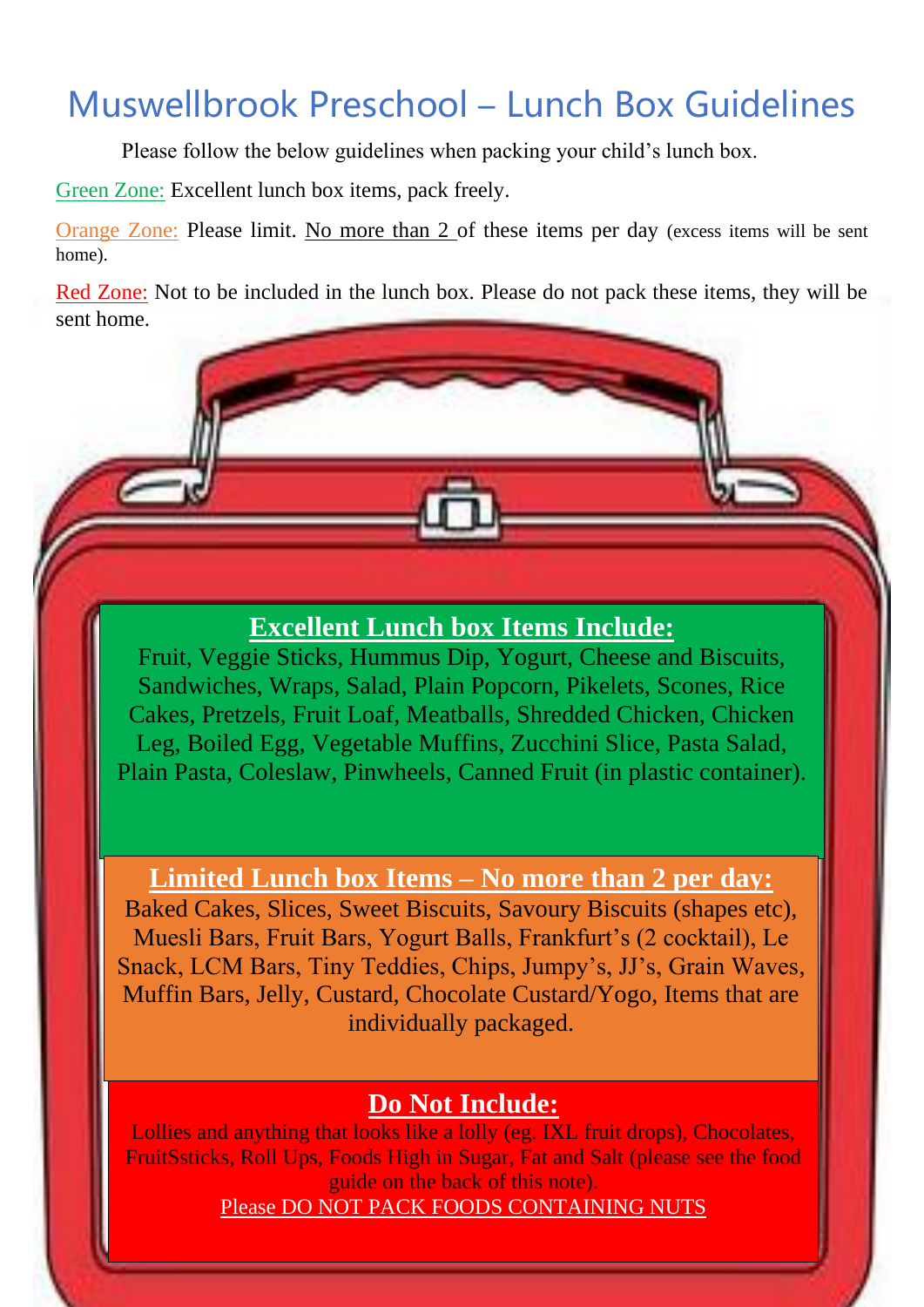

Policies have been developed for the smooth running of the Preschool. Policies are updated regularly according to the needs of the Preschool and to meet the Department of Education and Communities regulations. Policies are available at any time at the office. Following is information from some of our policies;



The Pre-School provides a 30+ sunscreen. Children are taught to apply sunscreen prior to outdoor play. Outdoor play is scheduled to avoid the high risk hours (11am to 3pm) during summer. It is also important for your child to dress in clothes that give protection from the sun, such as shirts with collars or high necks and sleeves.



Parents will be notified by telephone if their child is too ill to remain at Pre-School. If parents are unable to be contacted, nominated contact persons will be telephoned. In the case of an emergency where immediate medical attention is required, an ambulance will be called and a staff member will accompany the child to the doctor's surgery or hospital.

In order to keep illnesses amongst children and staff at the Pre-School to a minimum, we request that if your child shows signs or symptoms of illness, such as a temperature, vomiting, diarrhoea, persistent or prolonged cough, runny nose or generally unwell, we request he/she remains at home until well enough to attend. If your child's temperature goes above 37.5° staff will contact parents or emergency contacts to collect the child.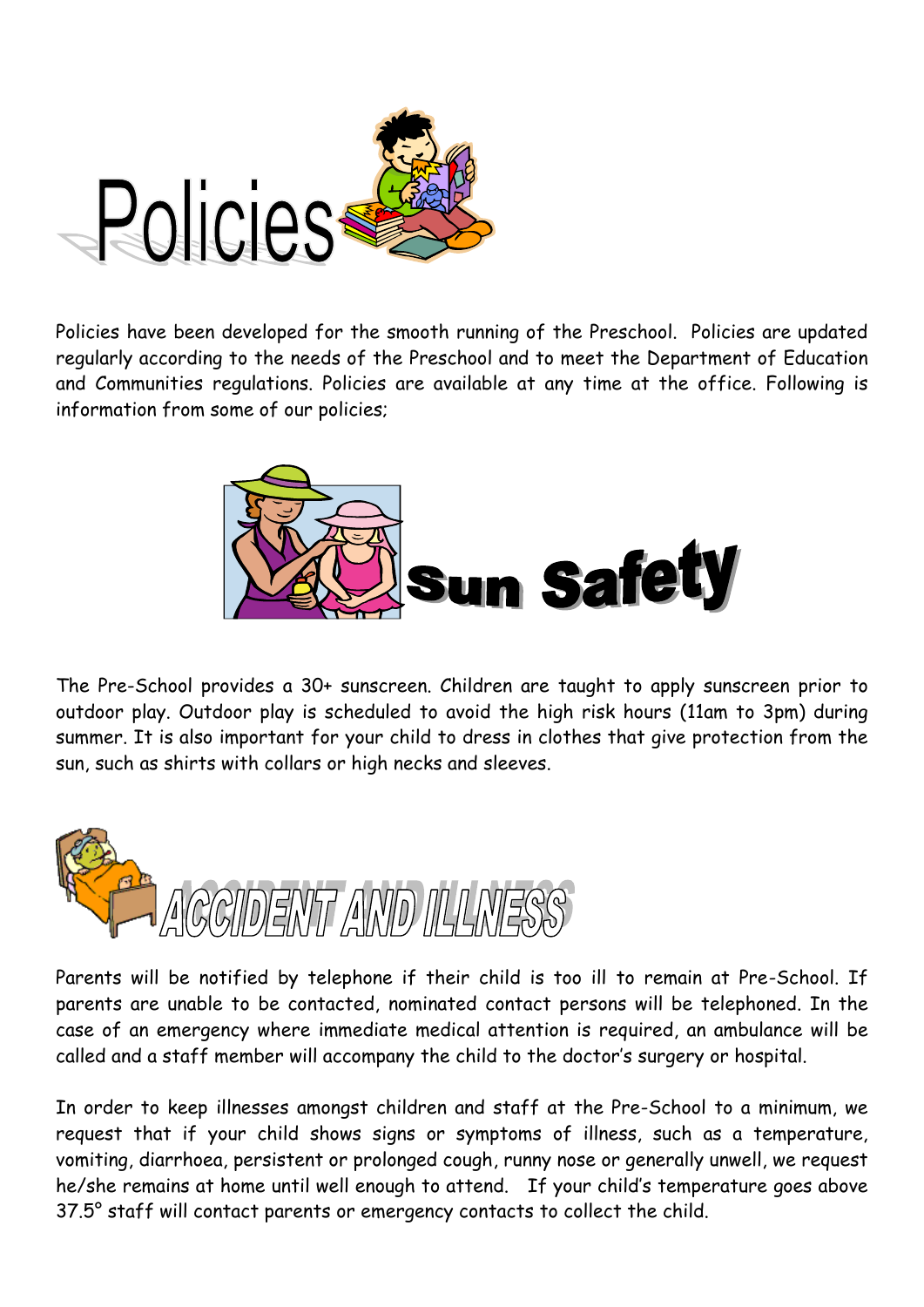The following exclusion time frames apply for general illness:

- **12 hours:** If your child has had Paracetamol(Panadol)/Ibuprofen(Nurofen) in the 12 hours prior to attending Pre-school, they will not be able to attend that day.
- **48 hours:** If your child has the vomiting or diarrhoea, please keep them at home for **48 hrs** after symptoms have subsided.
- **24 hours:** If your child has commenced antibiotics, they are required to remain at home for the first 24 hours.



A medication form giving staff permission to administer medication must be completed and signed by the parent/caregiver and a staff member. All medication must be presented in its original package and have the child's name, dosage, and expiry date on it and be handed to a staff member on arrival. Medication CAN NOT be sent to and from preschool on the bus.





Excursions are planned from time to time, and we also host visits from performing artists. These activities are part of our educational program and are designed to extend your child's Pre-School experience. Written permission is required for these activities, and some may involve a small cost.

Parents may be asked to attend excursions from time to time.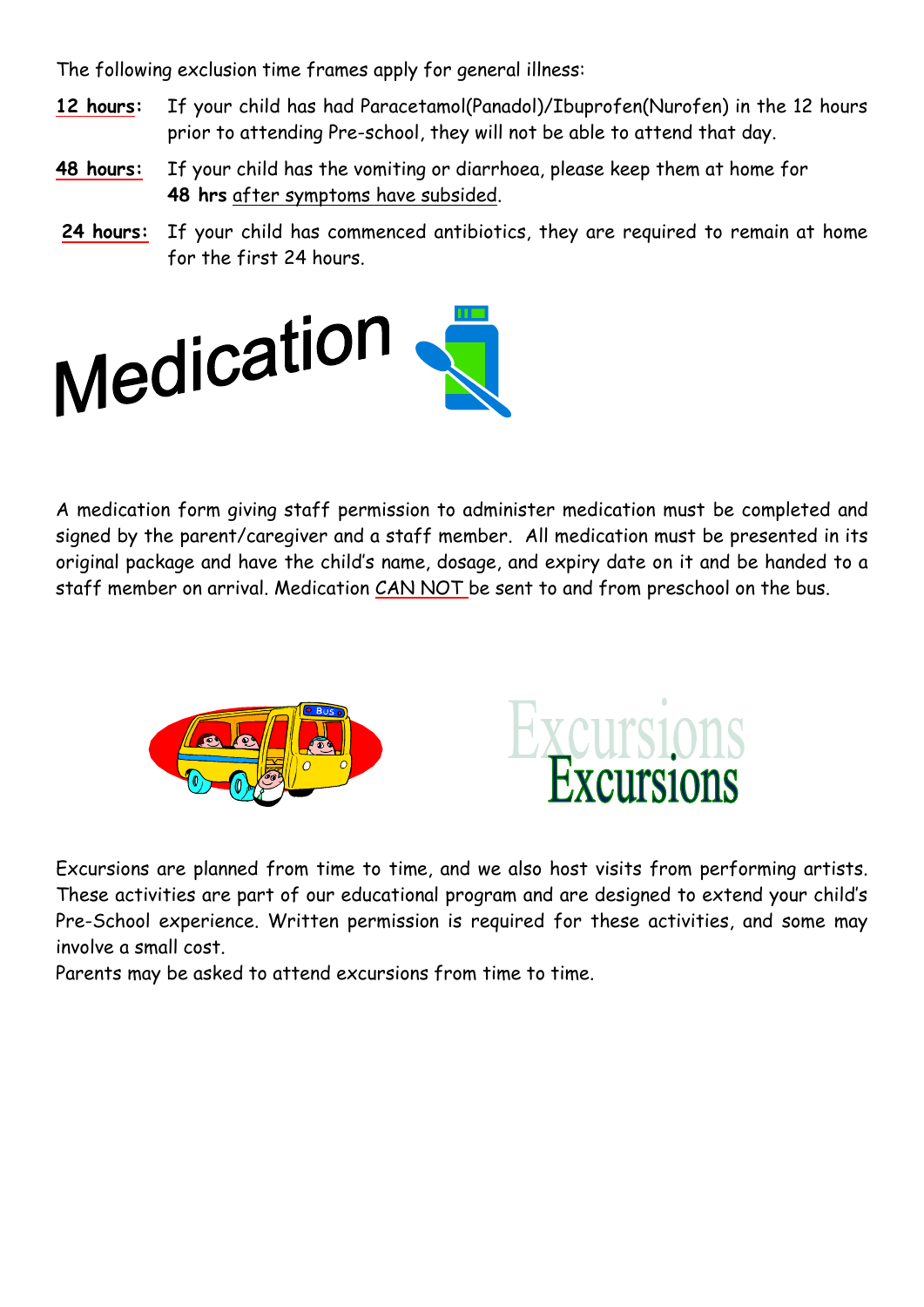

Muswellbrook Preschool provides a quality education which focuses on the needs and interests of each child.

Children will be provided with opportunities to experience arts and crafts, gardening, pet care, science experiments, early numeracy and literacy activities including counting, measuring, reading, drawing, listening, and predicting, music and movement, sand and water play, physical activity and caring for our environment through our rich sustainability practices here at Preschool. These experiences will be presented within large groups, small groups and individually.

Children will be encouraged to build on their own capabilities all while learning through play. Whilst at Muswellbrook Preschool, children will gain independence and become more confident individuals. They will gain an understanding of their role as citizens within our world and develop skills which will become the foundation for lifelong learning.

Staff are committed to providing the highest quality education and care to your child. Should you wish to discuss any aspects of your child's development or the Preschool program, please feel free to make an appointment with your child's class teacher or the Director.

### **Thank you for choosing Muswellbrook Pre-School, we hope your experience is enjoyable for both you and your child.**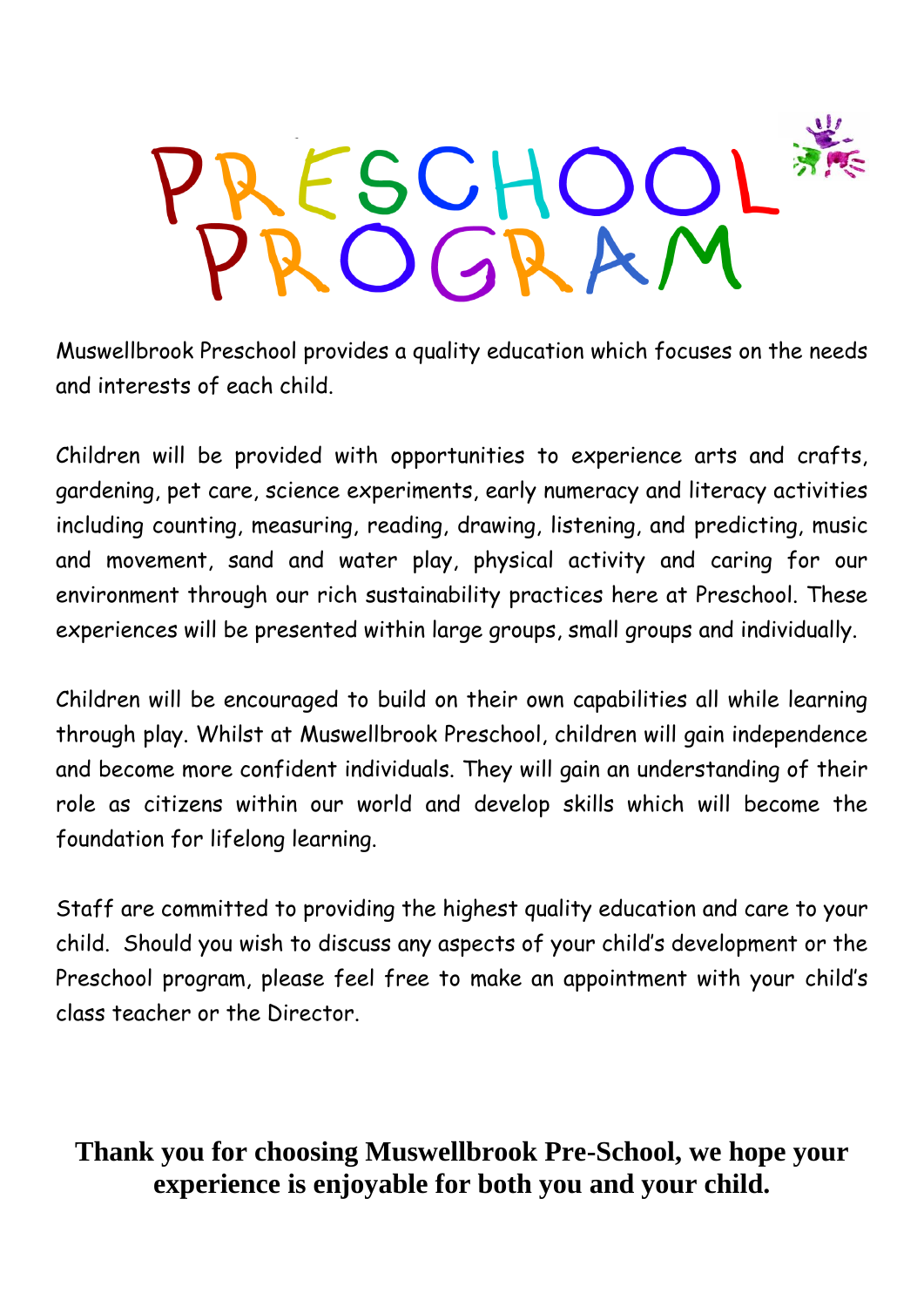# Muswellbrook Preschool Kindergarten



We Acknowledge and Respect the traditional custodians of the land - *the Wannaruah and Kamilaroi people.* We *embrace our shared Aboriginal history* and *culture* and maintain a sense of belonging and connection to this land, its people and its animals. *Wellbeing is nurtured* in an *inclusive and equitable* environment as we *join with families and community* to promote *lifelong learning*.

Children *become confident, resilient learners,* in a *safe, happy* and *fun environment* in which *they belong.* Children are *individually nurtured* to *discover and research* their *own learning*. *Through play*, children are *supported and encouraged* to *take considered risks, follow their interests* and enjoy *being* in the *here and now*.

Staff are *kind*, *respectful* and *nurturing*. We *protect and cherish* the *innocence*, the *magic,* and the *wonder* of childhood. We believe in and implement the *Australian Early Childhood Code of Ethics*, *United Nations Convention on the Rights of the Child*, and the Early Years Learning Framework. We *strive for excellence* and *continual quality improvement*.

Families are *recognised* as a child's *first influential educator*. We *welcome, listen to, learn from,* and *value* the diversity of families, as we build *meaningful relationships*. With *respect and support,* we form genuine *partnerships* and a shared *sense of belonging* based on the *strength of each other's knowledge*.

Our Environment is a *fun and safe place to play*. It is *flexible, interactive,* and *vibrant*, where children are *free to explore and learn*. We are *caring* and *respectful* to ensure a *sustainable future*.

Since 1965 we have been an active member of our Community. We *value* community *involvement,* support community *events* and use *local resources.* We form *enriching partnerships* in our *immediate and wider* community and *are proud to promote the importance of early childhood education.*